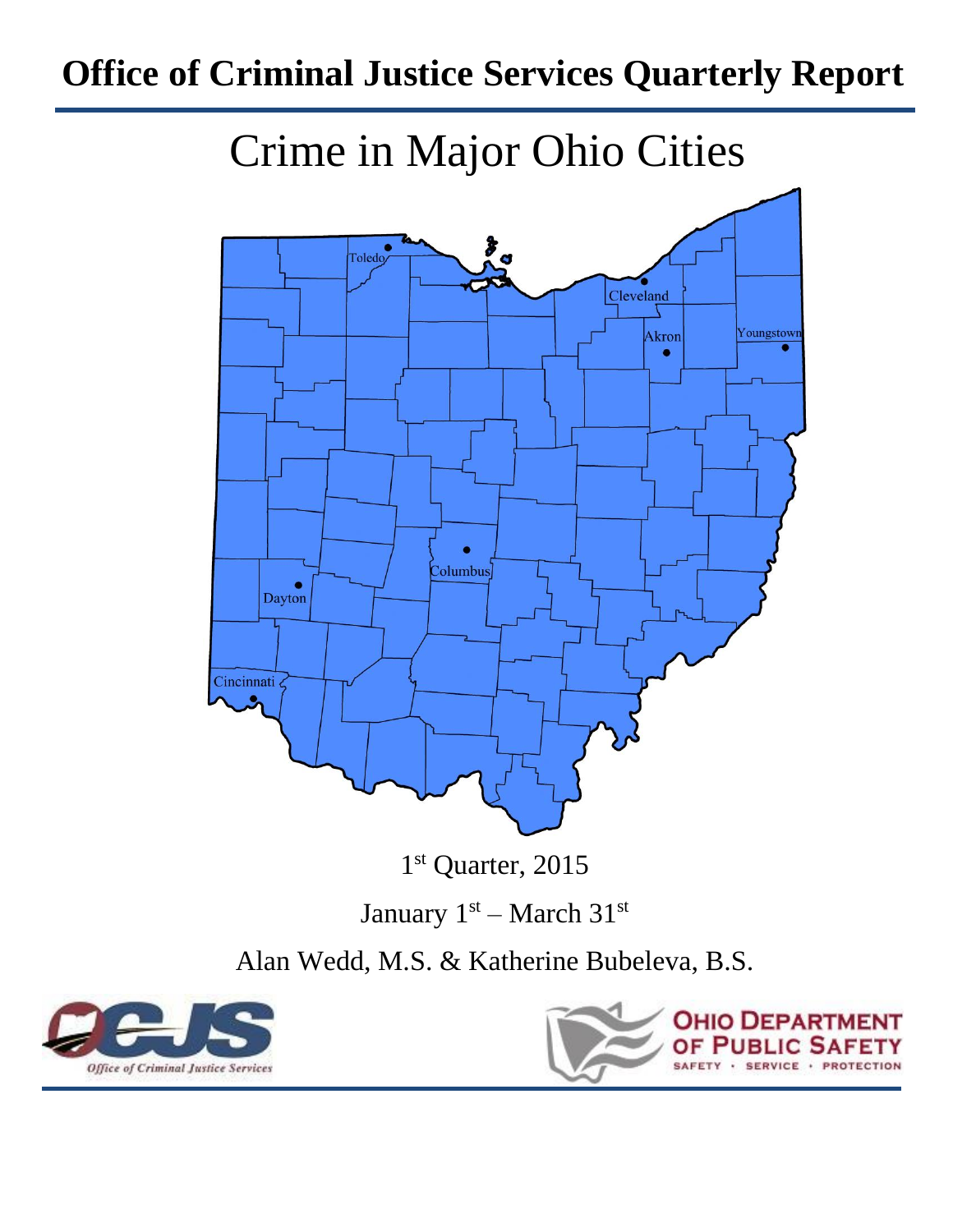#### **Overview**

- $\cdot \cdot$  This report provides information about crimes occurring in major Ohio cities during the first quarter (January  $1<sup>st</sup>$  – March 31<sup>st</sup>) of 2015. The cities included in this report are Akron, Cincinnati, Cleveland, Columbus, Dayton, Toledo, and Youngstown.
- Data for this report are taken from the Ohio Incident-Based Reporting System (OIBRS). OIBRS is a voluntary crime reporting program that allows Ohio law enforcement agencies to electronically submit crime statistics to state and federal government agencies.
- The data included in this report consist of the seven most severe categories of offenses collected by the FBI's Uniform Crime Reporting (UCR) Program. These offenses are known as Part 1 crimes, and are divided in to two categories: violent crimes (murder, forcible rape, robbery, and aggravated assault) and property crimes (burglary, larceny/theft, motor vehicle theft, and  $arson<sup>1</sup>$ ).
- $\cdot \cdot$  Data from the first quarter of 2015 are compared to the first quarter of 2014 to provide context.

**Disclaimer:** Data included in this report are preliminary, and only as accurate as the data provided by local law enforcement agencies.

 $\overline{a}$ <sup>1</sup> Arson data are omitted from this report due to limited reporting of offenses.

**Office of Criminal Justice Services Page 2**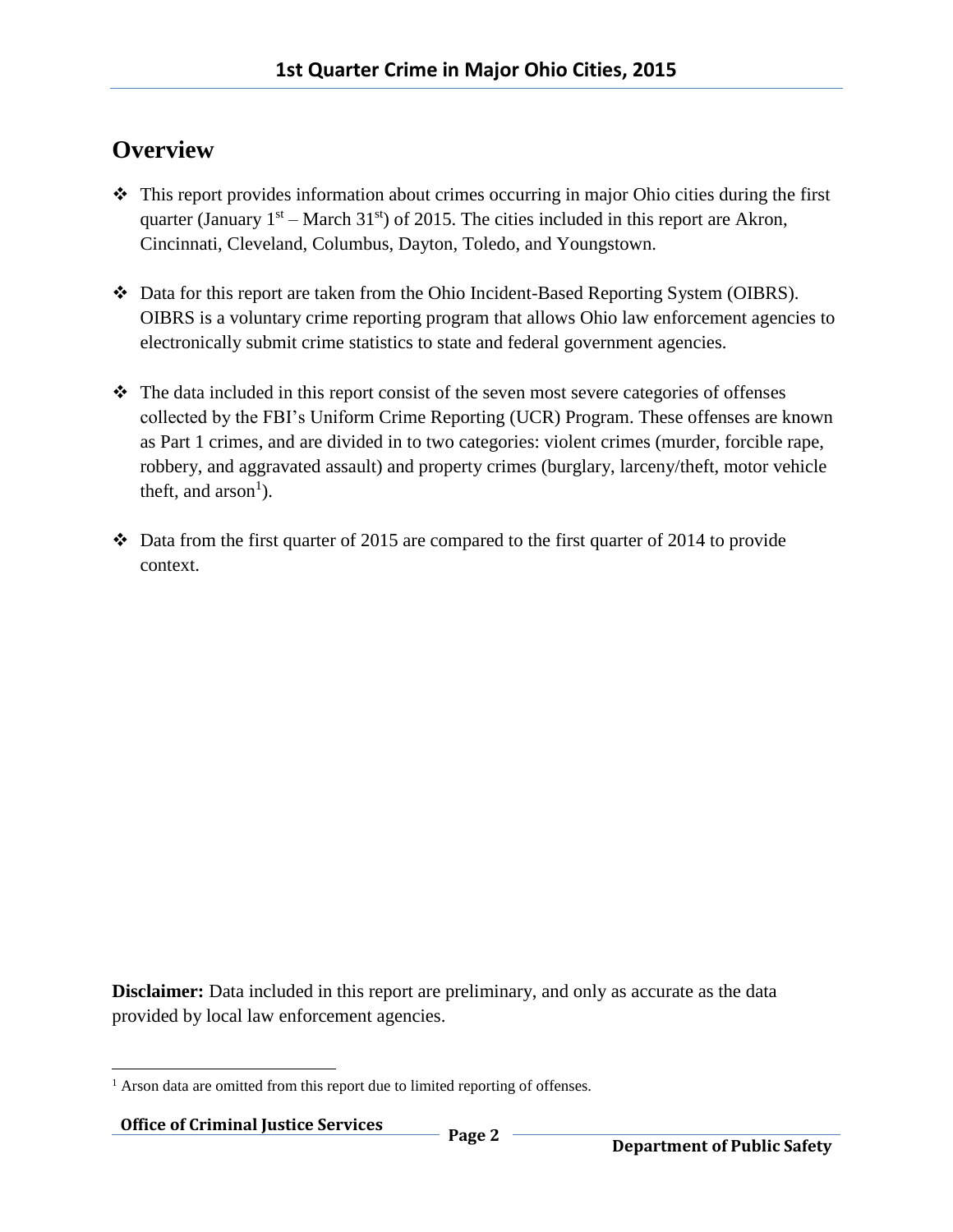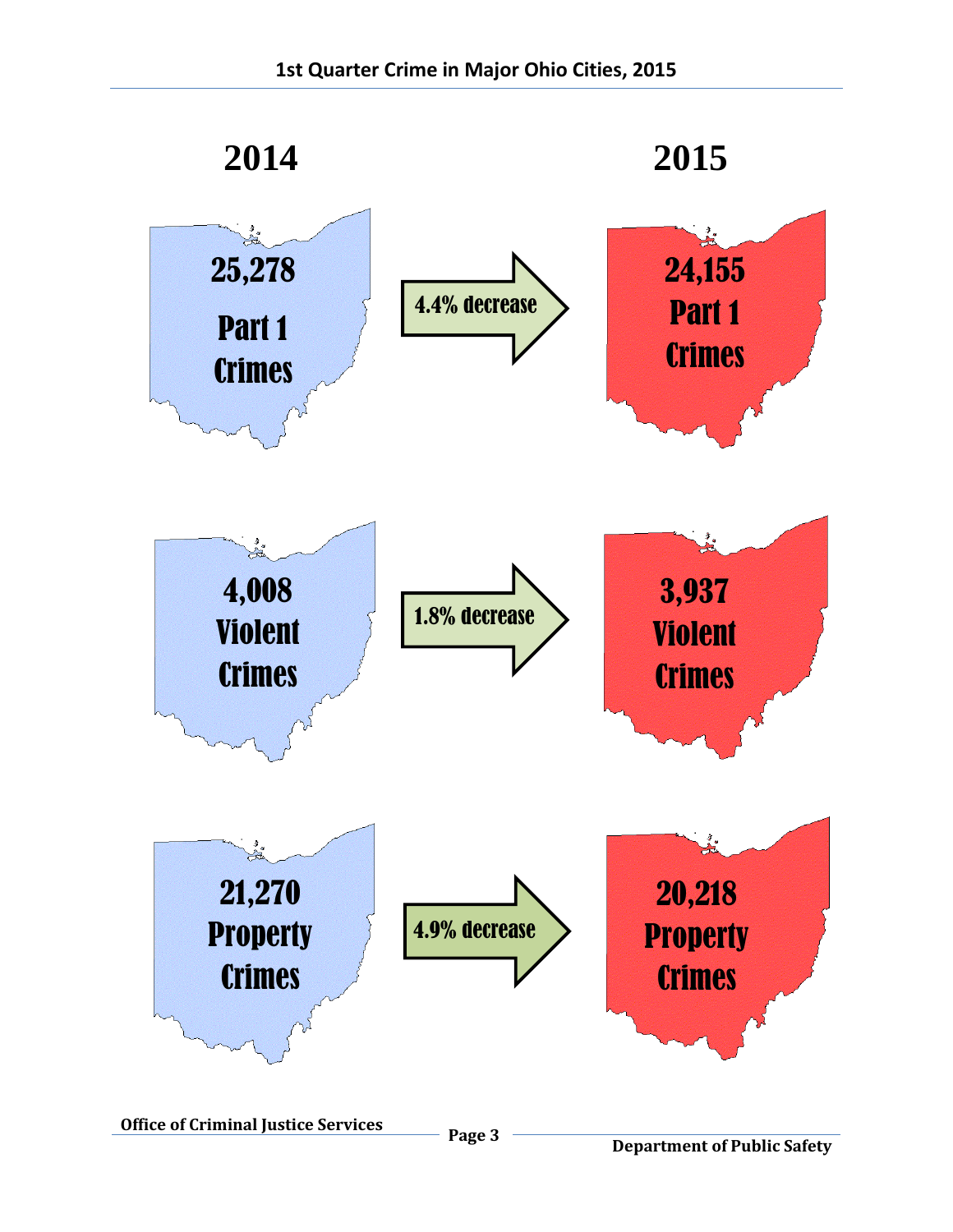#### **Summary**

- $\triangle$  A total of 24,155 Part 1 crimes were reported in major Ohio cities during the first quarter of 2015. This represents a **4.4 % decrease** from the 25,278 Part 1 crimes reported during the first quarter of 2014.
- The 3,937 violent crimes reported in the first quarter of 2015 represents **1.8% decrease** from the 4,008 violent crimes reported in the first quarter of 2014.
- The 20,218 property crimes reported in the first quarter of 2015 represents a **4.9% decrease** from the 21,270 property crimes reported in the first quarter of 2014.
- Cincinnati, Dayton, Toledo, and Youngstown reported an increase in violent crime from the first quarter of 2014 to the first quarter of 2015.
- Cincinnati was the only city to report an increase in property crime from the first quarter of 2014 to the first quarter of 2015.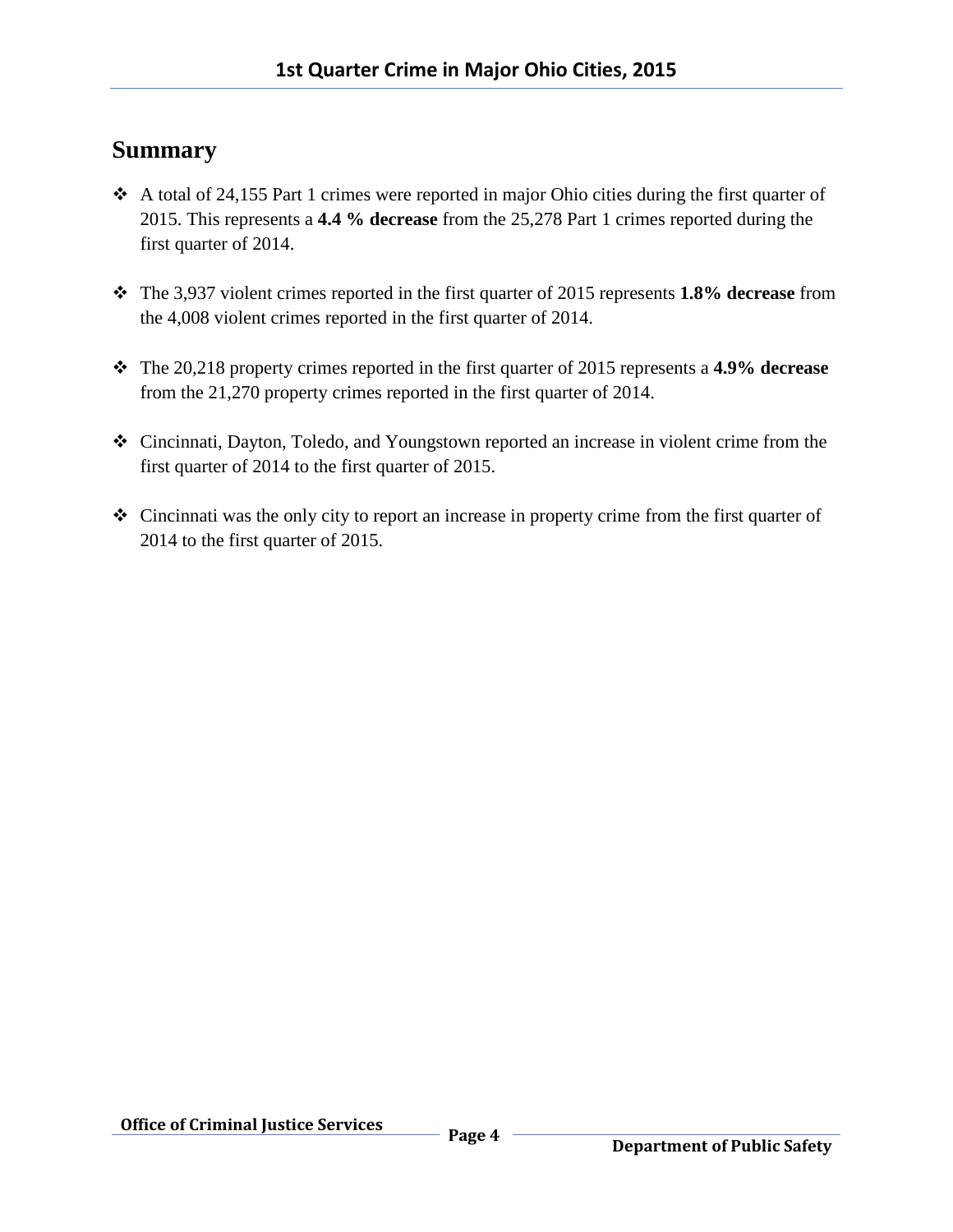### **Violent Crime**

- According to the UCR Program, violent crimes are offenses that involve force or the threat of force. Four different offenses are categorized as violent crimes: murder, forcible rape, robbery, and aggravated assault.
- \* Aggravated assaults were the only violent crime to increase from the first quarter of 2014 to the first quarter of 2015.

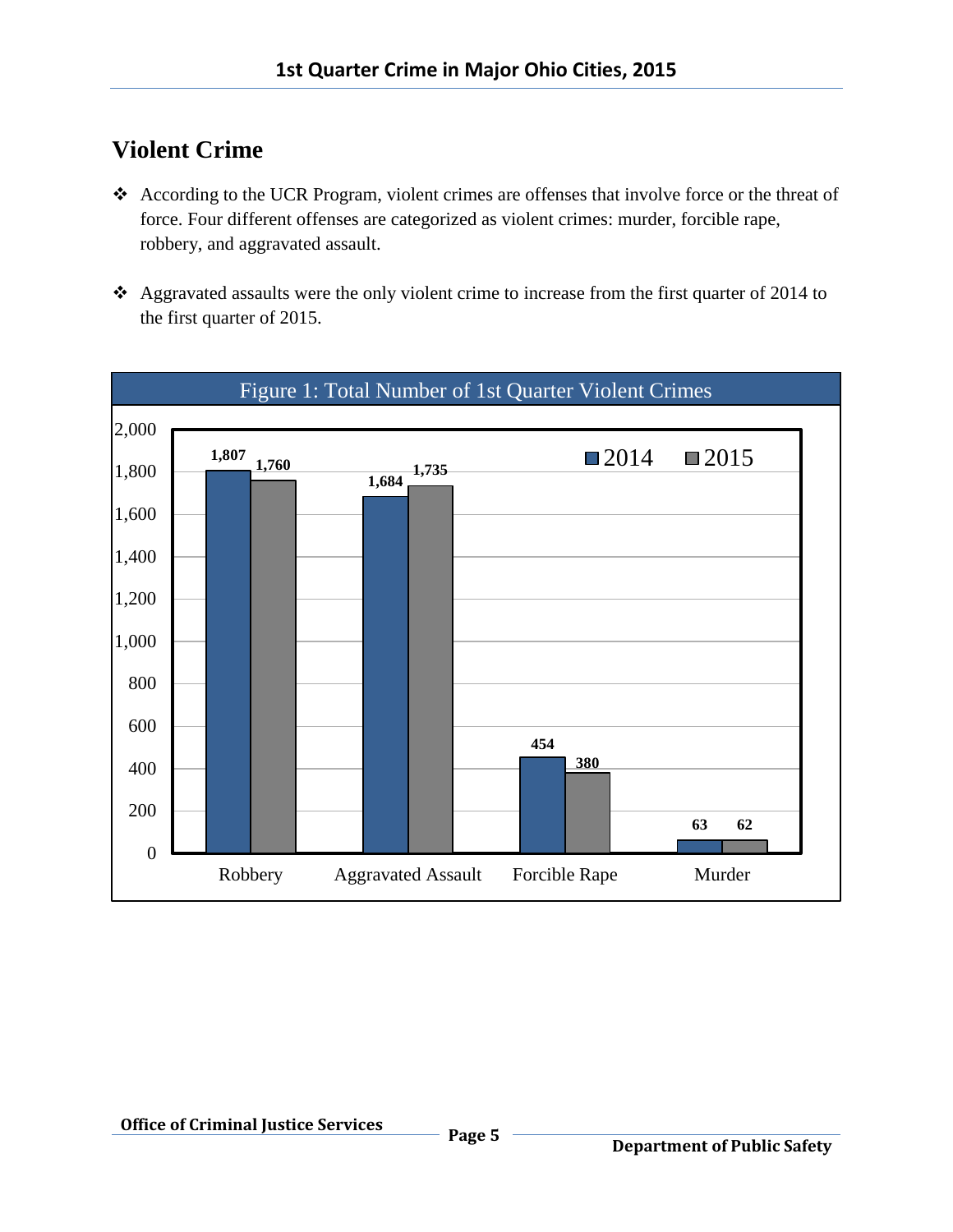| Table 1: Robbery, Q1, 2014 & 2015 |                      |              |                      |              |                  |  |
|-----------------------------------|----------------------|--------------|----------------------|--------------|------------------|--|
| <b>City</b>                       | 2014<br><b>Total</b> | 2014<br>Rate | 2015<br><b>Total</b> | 2015<br>Rate | % Change         |  |
| Akron                             | 89                   | 44.98        | 97                   | 49.02        | 9% increase      |  |
| Cincinnati                        | 277                  | 92.90        | 291                  | 97.60        | 5.1% increase    |  |
| <b>Cleveland</b>                  | 640                  | 164.30       | 583                  | 149.67       | 8.9% decrease    |  |
| Columbus                          | 471                  | 56.34        | 468                  | 55.98        | $0.6\%$ decrease |  |
| Dayton                            | 111                  | 78.72        | 106                  | 75.18        | 4.5% decrease    |  |
| Toledo                            | 191                  | 67.96        | 191                  | 67.96        | 0% decrease      |  |
| Youngstown                        | 28                   | 43.04        | 24                   | 36.89        | 14.3% decrease   |  |
| Total                             | 1,807                | 81.82        | 1,760                | 79.69        | 2.6% decrease    |  |

**❖** Robberies decreased by 2.6% during the first quarter of 2015<sup>2</sup>.

Akron and Cincinnati reported an increase in robberies.

|                  |              |        | Table 2: Aggravated Assault, $Q1$ , $2014 \& 2015$ |        |                |
|------------------|--------------|--------|----------------------------------------------------|--------|----------------|
| <b>City</b>      | 2014         | 2014   | 2015                                               | 2015   |                |
|                  | <b>Total</b> | Rate   | <b>Total</b>                                       | Rate   | % Change       |
| Akron            | 199          | 100.58 | 172                                                | 86.93  | 13.6% decrease |
| Cincinnati       | 245          | 82.17  | 262                                                | 87.87  | 6.9% increase  |
| <b>Cleveland</b> | 406          | 104.23 | 436                                                | 111.93 | 7.4% increase  |
| Columbus         | 398          | 47.61  | 364                                                | 43.54  | 8.5% decrease  |
| Dayton           | 119          | 84.40  | 146                                                | 103.54 | 22.7% increase |
| Toledo           | 262          | 93.23  | 288                                                | 102.48 | 9.9% increase  |
| Youngstown       | 55           | 84.53  | 67                                                 | 102.98 | 21.8% increase |
| Total            | 1,684        | 76.25  | 1,735                                              | 78.56  | 3% increase    |

**Aggravated assaults increased by 3.0%** during the first quarter of 2015.

Akron and Columbus reported a decrease in aggravated assaults.

l <sup>2</sup>% change is calculated based on rate. Rate describes the total number of offenses per 100,000 people and is rounded to the nearest hundredth. Rounding may lead to discrepancies for column and row totals.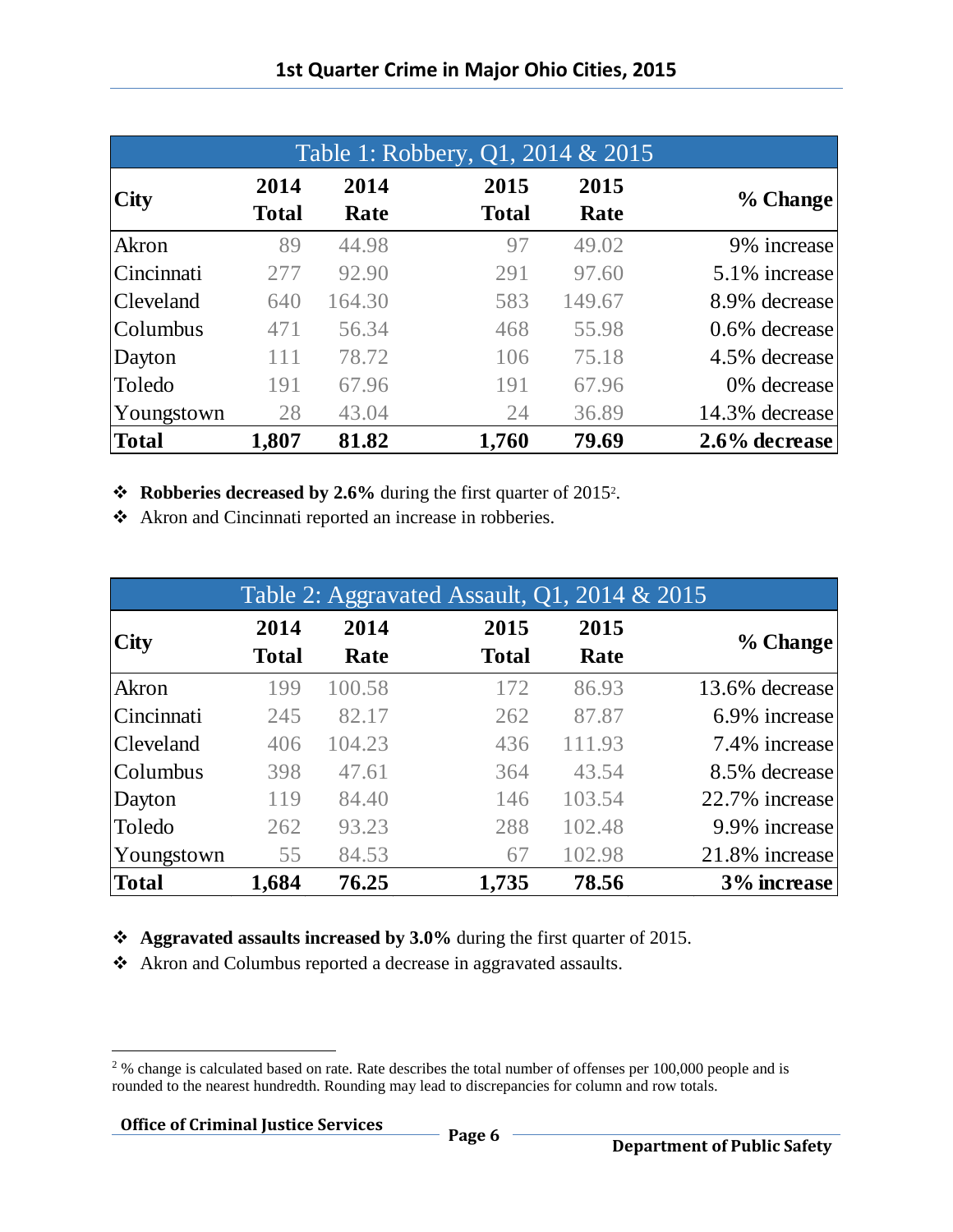| Table 3: Forcible Rape, Q1, 2014 & 2015 |                      |              |                      |              |                   |
|-----------------------------------------|----------------------|--------------|----------------------|--------------|-------------------|
| <b>City</b>                             | 2014<br><b>Total</b> | 2014<br>Rate | 2015<br><b>Total</b> | 2015<br>Rate | % Change          |
| Akron                                   | 38                   | 19.21        | 30                   | 15.16        | $21.1\%$ decrease |
| Cincinnati                              | 46                   | 15.43        | 47                   | 15.76        | 2.2% increase     |
| <b>Cleveland</b>                        | 120                  | 30.81        | 97                   | 24.90        | 19.2% decrease    |
| Columbus                                | 179                  | 21.41        | 140                  | 16.75        | 21.8% decrease    |
| Dayton                                  | 31                   | 21.99        | 26                   | 18.44        | 16.1% decrease    |
| Toledo                                  | 35                   | 12.45        | 33                   | 11.74        | 5.7% decrease     |
| Youngstown                              | 5                    | 7.68         | 7                    | 10.76        | 40% increase      |
| <b>Total</b>                            | 454                  | 20.56        | 380                  | 17.21        | 16.3% decrease    |

**Forcible rapes decreased by 16.3%** during the first quarter of 2015.

Cincinnati and Youngstown reported an increase in forcible rape offenses.

| Table 4: Murder, Q1, 2014 & 2015 |                  |      |                |      |                |  |
|----------------------------------|------------------|------|----------------|------|----------------|--|
| <b>City</b>                      | 2014             | 2014 | 2015           | 2015 |                |  |
|                                  | <b>Total</b>     | Rate | <b>Total</b>   | Rate | % Change       |  |
| Akron                            | $\overline{2}$   | 1.01 | 7              | 3.54 | 250% increase  |  |
| Cincinnati                       | 18               | 6.04 | 13             | 4.36 | 27.8% decrease |  |
| <b>Cleveland</b>                 | 8                | 2.05 | 18             | 4.62 | 125% increase  |  |
| Columbus                         | 20               | 2.39 | 13             | 1.56 | 35% decrease   |  |
| Dayton                           | 11               | 7.80 | 5              | 3.55 | 54.5% decrease |  |
| Toledo                           | 4                | 1.42 | $\overline{2}$ | 0.71 | 50% decrease   |  |
| Youngstown                       | $\left( \right)$ | 0.00 | 4              | 6.15 | N/A            |  |
| Total                            | 63               | 2.85 | 62             | 2.81 | 1.6% decrease  |  |
|                                  |                  |      |                |      |                |  |

**Murders decreased by 1.6%** during the first quarter of 2015.

Akron, Cleveland, and Youngstown reported an increase in murders.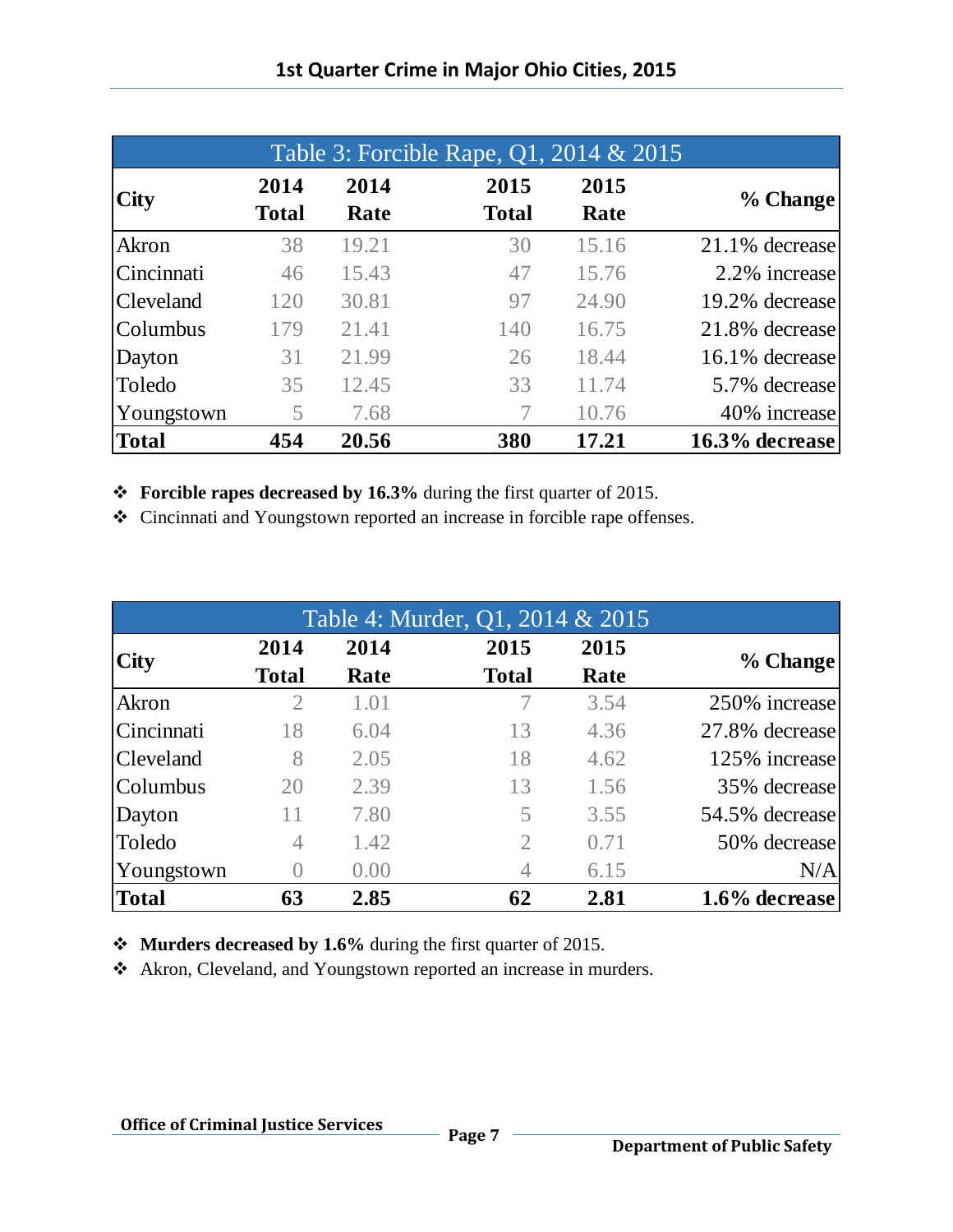## **Property Crimes**

- According to the UCR Program, property crimes are offenses involving the taking of money or property without force or the threat of force against a victim. Three different offenses are categorized as property crime: burglary, larceny-theft, and motor vehicle theft.
- All property crimes decreased between the first quarter of 2014 and the first quarter of 2015.

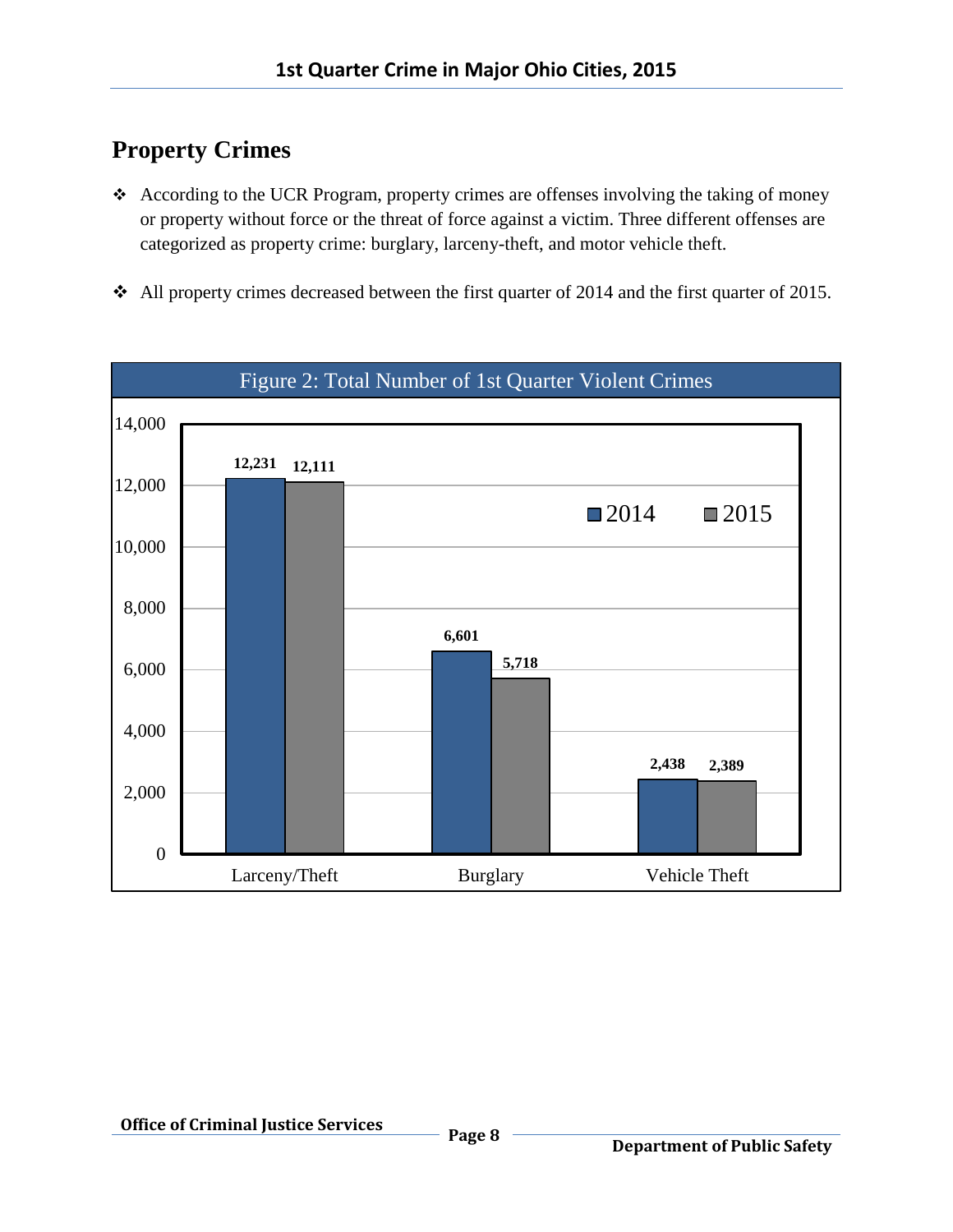|                  |                      |              | Table 5: Larceny/Theft, Q1, 2014 & 2015 |              |                |
|------------------|----------------------|--------------|-----------------------------------------|--------------|----------------|
| <b>City</b>      | 2014<br><b>Total</b> | 2014<br>Rate | 2015<br><b>Total</b>                    | 2015<br>Rate | % Change       |
| Akron            | 1,123                | 567.58       | 1,045                                   | 528.15       | 6.9% decrease  |
| Cincinnati       | 2,173                | 728.79       | 2,402                                   | 805.59       | 10.5% increase |
| <b>Cleveland</b> | 3,236                | 830.76       | 2,910                                   | 747.07       | 10.1% decrease |
| Columbus         | 4,539                | 542.97       | 4,683                                   | 560.20       | 3.2% increase  |
| Dayton           | 878                  | 622.68       | 795                                     | 563.82       | 9.5% decrease  |
| Youngstown       | 282                  | 433.43       | 276                                     | 424.21       | 2.1% decrease  |
| Total            | 12,231               | 634.53       | 12,111                                  | 628.31       | 1% decrease    |

\* Larceny/theft offenses decreased by 1.0% during the first quarter of 2015<sup>3</sup>.

Cincinnati and Columbus reported an increase in the total number of larceny/theft offenses.

|                  |              |        | Table 6: Burglary, Q1, 2014 & 2015 |        |                |
|------------------|--------------|--------|------------------------------------|--------|----------------|
| <b>City</b>      | 2014         | 2014   | 2015                               | 2015   | % Change       |
|                  | <b>Total</b> | Rate   | <b>Total</b>                       | Rate   |                |
| Akron            | 526          | 265.85 | 492                                | 248.66 | 6.5% decrease  |
| Cincinnati       | 1,044        | 350.14 | 906                                | 303.86 | 13.2% decrease |
| <b>Cleveland</b> | 1,559        | 400.24 | 1,306                              | 335.28 | 16.2% decrease |
| Columbus         | 1,873        | 224.05 | 1,582                              | 189.24 | 15.5% decrease |
| Dayton           | 455          | 322.69 | 484                                | 343.26 | 6.4% increase  |
| Toledo           | 848          | 301.75 | 723                                | 257.27 | 14.7% decrease |
| Youngstown       | 296          | 454.95 | 225                                | 345.82 | 24% decrease   |
| <b>Total</b>     | 6,601        | 298.88 | 5,718                              | 258.90 | 13.4% decrease |

**Burglaries decreased by 13.4%** during the first quarter of 2015.

Dayton reported an increase in burglaries.

 $\overline{\phantom{a}}$ 

<sup>&</sup>lt;sup>3</sup> Data for Toledo larceny/theft offenses are not available.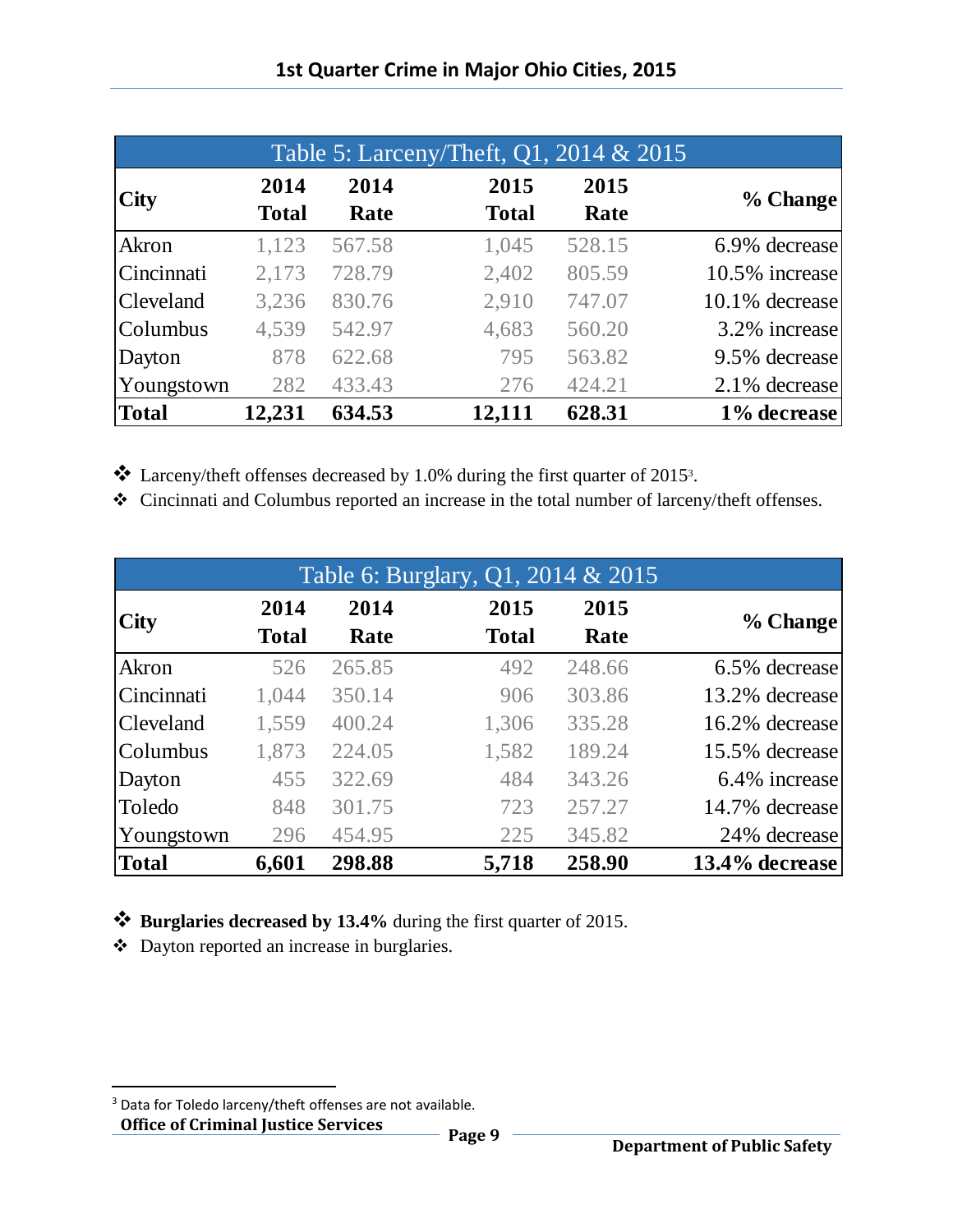|              |              |        | Table 7: Motor Vehicle Theft, Q1, 2014 & 2015 |        |                |
|--------------|--------------|--------|-----------------------------------------------|--------|----------------|
| <b>City</b>  | 2014         | 2014   | 2015                                          | 2015   |                |
|              | <b>Total</b> | Rate   | <b>Total</b>                                  | Rate   | % Change       |
| Akron        | 116          | 58.63  | 140                                           | 70.76  | 20.7% increase |
| Cincinnati   | 277          | 92.90  | 274                                           | 91.90  | 1.1% decrease  |
| Cleveland    | 881          | 226.18 | 769                                           | 197.42 | 12.7% decrease |
| Columbus     | 733          | 87.68  | 786                                           | 94.02  | 7.2% increase  |
| Dayton       | 137          | 97.16  | 148                                           | 104.96 | 8% increase    |
| Toledo       | 236          | 83.98  | 208                                           | 74.01  | 11.9% decrease |
| Youngstown   | 58           | 89.15  | 64                                            | 98.37  | 10.3% increase |
| <b>Total</b> | 2,438        | 110.39 | 2,389                                         | 108.17 | 2% decrease    |

**Motor vehicle thefts decreased by 2.0%** during the first quarter of 2015.

Akron, Columbus, Dayton, and Youngstown reported an increase in motor vehicle thefts.